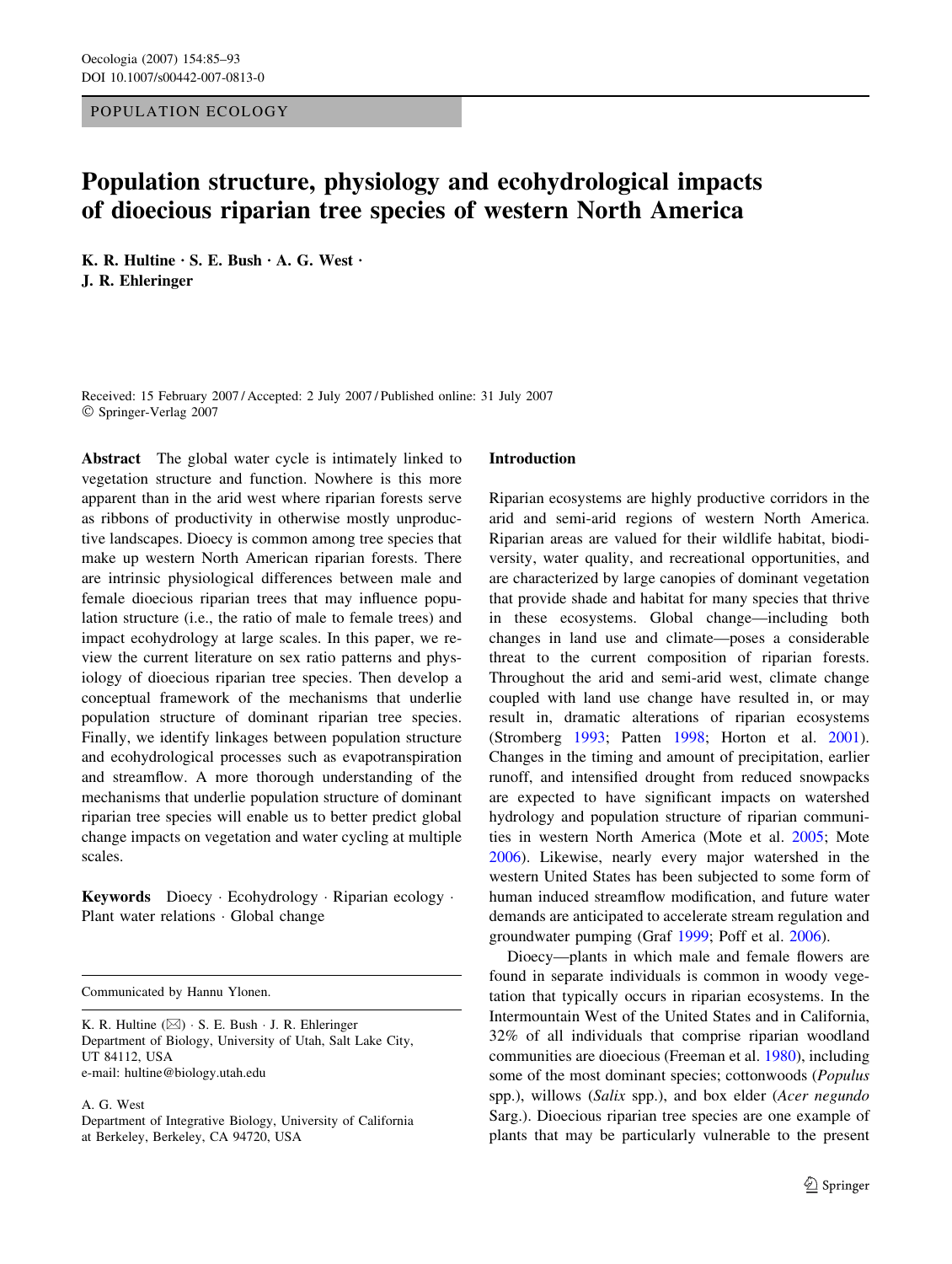effects of global change. Many dioecious plant species show spatial segregation of the sexes associated with microhabitat differences (Iglesias and Ball [1989;](#page-7-0) Dawson and Bliss [1989;](#page-6-0) Dawson and Ehleringer [1993](#page-7-0); Eppley et al. [1998\)](#page-7-0). For most of these dioecious species, sexes are distributed such that females are more common in highresource microsites and males are more common in lowresource microsites (within close enough proximity for reproduction to be successful) (Freeman et al. [1976](#page-7-0); Dawson and Bliss [1989](#page-6-0); Dawson and Ehleringer [1993](#page-7-0)). The spatial segregation of the sexes likely reflects adaptations to different costs associated with reproduction (Freeman et al. [1976;](#page-7-0) Bierzychudek and Eckhart [1988](#page-6-0); Dawson and Geber [1999\)](#page-7-0). Females generally require more resources (e.g., water, nitrogen, etc) for reproduction than males. Because segregation of the sexes may be adaptive, global change, and subsequent changes to resource availability may change the sex ratio and reproductive success of many dioecious species, including important riparian tree species.

In this paper, we set out to review the important mechanisms that underlie the observed sex ratios of dioecious riparian tree species. Then, we discuss how global change impacts on the water cycle may influence future sex ratios of dioecious tree species. And finally, we develop a framework of how sex ratios impact important ecohydrological processes of arid and semi-arid riparian ecosystems, including evapotranspiration (ET) and streamflow.

# The spatial segregation of the sexes

## The spatial segregation of riparian box elder trees

A. negundo is a common dioecious tree species of midelevation riparian zones throughout the western United States. As with many other dioecious species, A. negundo shows a spatial segregation between the sexes (Freeman et al. [1976](#page-7-0); Dawson and Ehleringer [1993;](#page-7-0) Ward et al. [2002](#page-7-0)). The ratio of male to female individuals along stream margins in the Intermountain West, where soil water and other resources are abundant, is about 0.67, while the maleto-female ratio on the drier margins of riparian ecosystems (in this case,  $>1$  m from stream channel) is about 1.61 (Ward et al. [2002\)](#page-7-0). How this sex ratio structure develops and how it influences functioning of riparian ecosystems is not well understood. Yet it appears that the sex ratio of drier, non-streamside habitats may evolve from greater incidence of drought induced mortality in female trees than males. For example, the male-to-female ratio in dry sites tends to increase with plant age (Fig. [1](#page-2-0)), suggesting that spatial segregation can be attributed, at least in part to physiological processes post germination such as sensitivity to decreased soil moisture (Dawson and Ehleringer [1993](#page-7-0)). Males consistently use less water and are better able to avoid drought stress compared to females (discussed below). Greater drought tolerance in males, however, comes with the apparent tradeoff of being less competitive when and where water supplies are more stable, such as along stream margins or during very wet years. Under conditions of high water availability, females develop larger canopies (Dawson and Ehleringer [1993\)](#page-7-0) and have faster growth rates than males (Ward et al [2002\)](#page-7-0). Consequently, females along stream habitats may out-compete males through greater resource uptake capacity and use.

The spatial segregation of riparian cottonwood and willow species

Populus and Salix are dioecious tree species that dominate riparian forests throughout western North America. As with A. negundo, skewed sex ratios have been observed in many populations of Populus (Grant and Mitton [1979](#page-7-0); Comtois et al. [1986](#page-6-0); Braatne et al. [1996](#page-6-0); Gom and Rood [1999](#page-7-0); Braatne et al. [2007\)](#page-6-0), but not all (Kaul and Kaul [1984](#page-7-0); Stanton and Villar [1996](#page-7-0); Rowland and Jackson [2001](#page-7-0)). In cases where sex ratios occur, males are relegated to more extreme environments (Braatne et al. [1996](#page-6-0); Rowland and Jackson [2001](#page-7-0)). For example, male Populus deltoides trees were favored in drier habitats along the Rio Grande River in New Mexico (Rowland and Johnson [2001\)](#page-7-0), suggesting that riparian Populus spp. follow similar sex ratio patterns to A. negundo.

Alternatively, resource gradients often impact the population structure of riparian cottonwoods in ways other than sex ratio. Male and female P. deltoides along the Rio Grande River switch from being reproductive to nonreproductive in response to environmental stress (Rowland and Jackson [2001](#page-7-0)). Moreover, reproductive status and mortality are strongly correlated in P. deltoides (Rowland and Jackson et al. [2001](#page-7-0)). Perhaps reproductive status of some dioecious tree species is a stronger indicator of environmental stress than the spatial segregation of the sexes. Many non-reproductive individuals regain reproductive status in response to inter-annual increases in resource availability. However, does switching between reproductive and non-reproductive states influence resource acquisition potential? Further research is needed to address this important question.

Information on the spatial segregation of the sexes in riparian Salix species is somewhat ambiguous compared to A. negundo and Populus. Although Salix arctica (Arctic willow) and *Salix glauca* express strong spatial segregation across resource gradients (Dawson and Bliss [1989](#page-6-0); Dudley [2006](#page-7-0)), riparian willows generally do not express sex ratio biases (Koal and Koal [1984](#page-7-0); Alliende and Harper [1989\)](#page-6-0)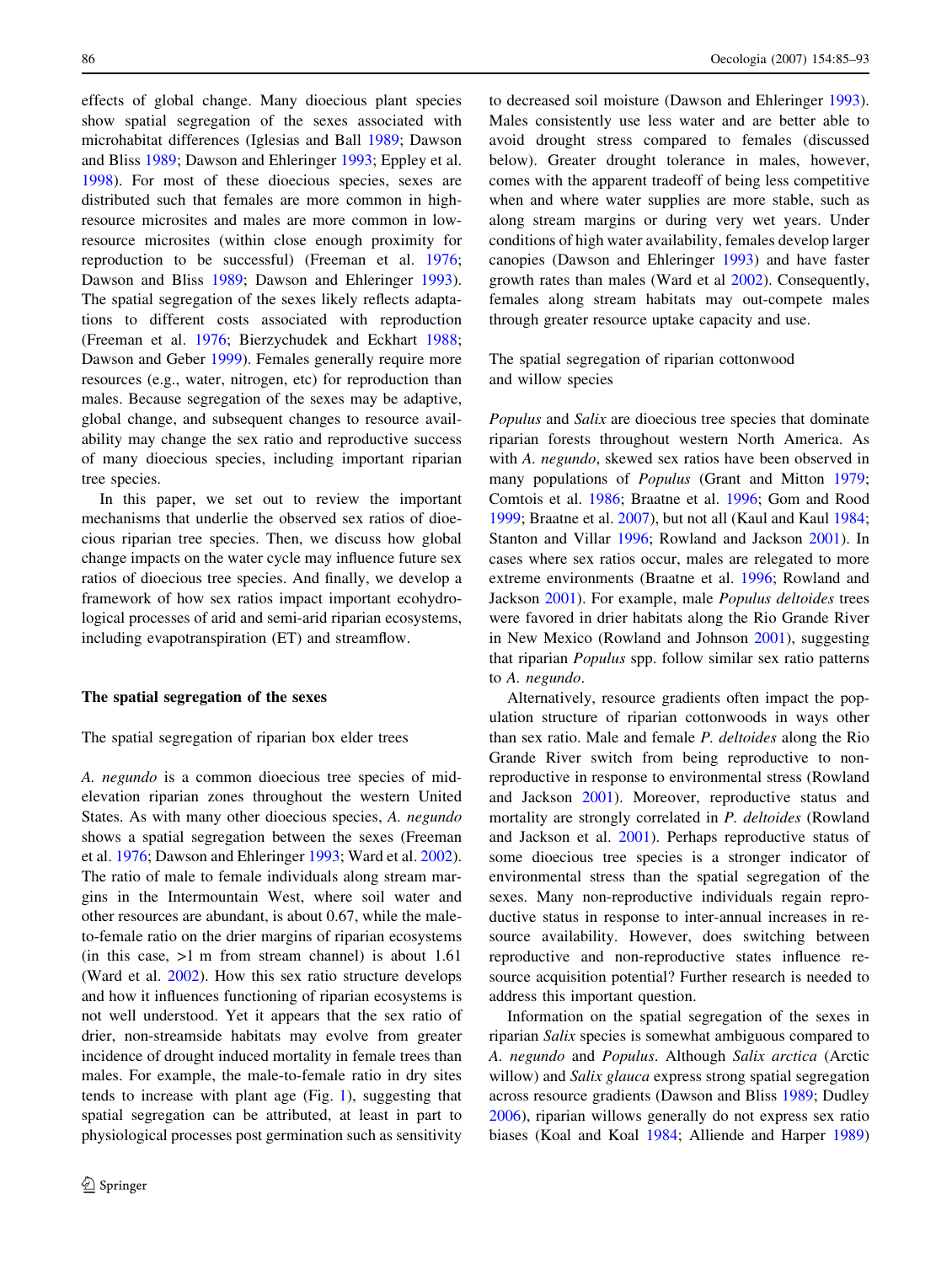<span id="page-2-0"></span>

Fig. 1 Changes in sex ratio in *Acer negundo* (box elder) as a function of plant size in non-streamside habitats in northern Utah, based on data presented by Dawson and Ehleringer ([1993\)](#page-7-0). While the regionwide average male-to-female sex ratio is 1.61, this ratio becomes progressively higher as trees get larger, implying greater female mortality through time

unless reproduction occurs via vegetative propagation (Shafroth et al. [1994\)](#page-7-0). Where seedling propagation occurs, opportunities for spatial sex ratio biases in willow may be limited because they are typically obligate phreatophytes (Snyder and Williams [2000\)](#page-7-0), meaning they are usually confined to high-resource microsites and along stream margins. Therefore, riparian willows only occur within very limited resource gradients, reducing opportunities for spatial segregation of the sexes to develop.

On the other hand, vegetative reproduction, common in both riparian *Populus* and *Salix* spp., often results in very high sex ratio biases within populations (Shafroth et al. [1994;](#page-7-0) Gom and Rood [1999\)](#page-7-0). For example, populations of an exotic riparian willow species:  $Salix \times rubens$  Schronk and Salix alba Arcang. along several streams in Colorado showed extreme female sex ratio biases. In fact,  $S \times r$ *ubens* were 99% female (Shafroth et al. [1994\)](#page-7-0). Although S.  $\times$ rubens and S. alba produce viable seed, the unusual sex ratios were apparently the result of exclusive vegetative reproduction. Clonal reproduction was also attributed to a near 2:1 female-biased sex ratio of individual stems within several riparian Populus spp. in Alberta Canada, although a 1:1 sex ratio was observed among individual trees (Gom and Rood [1999\)](#page-7-0).

# Resource acquisition capacity and resource use efficiency

Previous work has led to the hypothesis that spatial segregation of the sexes in dioecious riparian tree species emerges in part from physiological adaptation that allows each sex to specialize in separate habitats (Dawson and Geber [1999\)](#page-7-0). In general, female plants maximize resource acquisition capacity, thereby allowing individuals to specialize (and out-compete) in high-resource environments.

Table 1 Comparisons of ecophysiological traits in mature streamside female and male Acer negundo (box elder) trees.A Net carbon assimilation,  $g_s$  stomatal conductance,  $\Delta$  carbon isotope discrimination

| Measurement                                  | Female                       | Male       | $\%$<br>Difference |
|----------------------------------------------|------------------------------|------------|--------------------|
| A (µmol m <sup>-2</sup> s <sup>-1</sup> )    | $15.6 (2.33)^{a}$ 9.5 (1.32) |            | 64                 |
| g (mol m <sup>-2</sup> s <sup>-1</sup> )     | 0.46(0.10)                   | 0.23(0.03) | 100                |
| $A/g$ (µmol mol <sup>-1</sup> )              | $34.2(12)$ $41.7(13)$        |            | 22                 |
| Δ                                            | 23.7(0.40)                   | 19.3(0.31) | 23                 |
| Leaf nitrogen (mmol $m^{-2}$ )               | 175(26.6)                    | 129(18.1)  | 36                 |
| Stomatal density (no. $mm^{-2}$ ) 251 (33.8) |                              | 194 (27.7) | 33                 |

Numbers in parentheses are SDs, based on data from Dawson et al. ([2004\)](#page-7-0)

On the other hand, males maximize resource use efficiency, allowing them to persist in less favorable habitats, or during periods when resources are limited. In other words, sex ratio biases across resource gradients may reflect tradeoffs between resource uptake and resource use efficiency, whereby females are selected for greater resource uptake in order to meet the high costs of reproduction, and males are selected for greater resource use efficiency to maximize mating opportunities in low-resource habitats (Bateman [1948](#page-6-0); Dawson and Ehleringer [1993\)](#page-7-0).

The most notable example of this pattern might be A. negundo, where functional differences between genders in both resource acquisition capacity and resource use efficiency parallel observed patterns of spatial segregation of the sexes. At the leaf level, female A. negundo have a higher resource uptake capacity than males. Females have higher stomatal conductance  $(g_s)$ , net carbon assimilation (A), and carbon isotope discrimination  $(\Delta)$ , and lower water use efficiency  $(A/g_s)$  than males, regardless of habitat (Dawson and Ehleringer [1993](#page-7-0); Dawson et al. [2004](#page-7-0); Table 1), although the largest differences in A and g are in high-resource streamside locations. Streamside female A. negundo have 60% higher A and up to 100% higher  $g_s$ than co-occurring streamside male A. negundo (Table 1). Moreover, leaf physiological differences between genders are also accompanied by differences in leaf structure; females have roughly 33% higher stomatal densities on abaxial (lower) leaf surfaces, and 30% more leaf nitrogen per unit area than males (Dawson et al. [2004](#page-7-0); Table 1).

Gender-specific patterns in resource acquisition and resource use scale from the leaf to the whole plant. Stem sap flux density  $(J_s)$ , measured with Granier-style sap flux sensors (Granier [1985,](#page-7-0) [1987\)](#page-7-0), was on average 76% higher throughout one whole growing season (2004) in streamside female A. negundo compared to streamside males (Hultine et al. [2007\)](#page-7-0). Differences in  $J_s$  were accompanied by significant differences in both conducting sapwood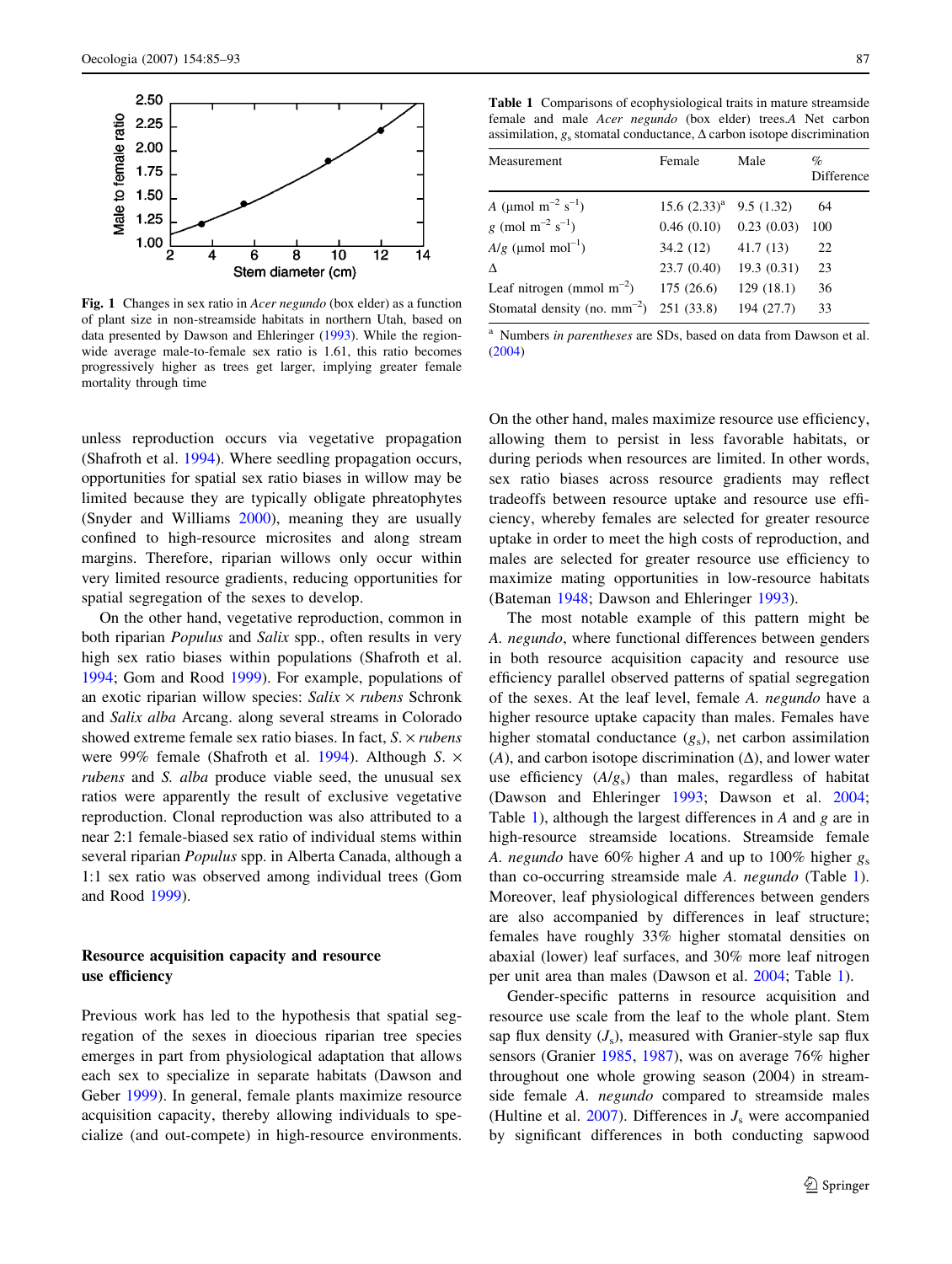area-to-basal area and leaf area-to-basal area ratios, whereby females had more sapwood area and leaf area per unit basal area (Hultine et al. [2007](#page-7-0)). Differences between genders in both  $J_s$  and above-ground allocation resulted in large differences in whole-plant transpiration, and canopy stomatal conductance. In fact, in spring and early summer, canopy  $g_s$  of mature streamside female A. *negundo* trees was twice as high as in streamside males (Hultine et al. [2007\)](#page-7-0). Given that growth and productivity is proportional to water transport through plants (Enquist [2002\)](#page-7-0), one would expect streamside females to have a competitive advantage over streamside males given their higher resource uptake versus males. Streamside female trees have faster canopy and radial growth rates than streamside males (Dawson and Ehleringer [1993](#page-7-0); Ward et al. [2002](#page-7-0)). Differences in growth rate may play a key role in the population structure of streamside microsites where survival in these high-productive habitats depends in part, on canopy dominance and sunlight acquisition.

If we assume that growth is in fact proportional to water transport, then it is not surprising that female A. negundo not only occurs at higher frequency in high-resource sites than male A. negundo but also dominates mid-elevation riparian zones throughout much of western North America (Sargent [1965\)](#page-7-0). This is because whole-tree transpiration is higher in streamside female A. negundo than other dominant riparian tree species. Figure 2 shows the relationship between transpiration rates  $(T)$  and atmospheric vapor pressure deficit



Fig. 2 Modeled transpiration rate  $(T; \text{kg } \text{h}^{-1})$  in 20-cm-diameter male (m) and female (f) A. negundo, Acer grandidentatum (big tooth maple), and Betula occidentalis (water birch) trees occurring near Salt Lake City, Utah. Data are modeled from gender/species-specific sap flux coefficients, and sapwood area-to-stem diameter relationships (Hultine et al. [2007](#page-7-0))

(VPD) in hypothetical 20-cm-diameter trees (a common size for riparian tree populations in the western US), modeled from previously published data (Hultine et al [2007\)](#page-7-0). Populations include streamside male and female A. negundo, and two monoecious riparian tree species that are also common in mid-elevation riparian zones in the western United States: Acer grandidentatum Nutt. (bigtooth maple) and Betula occidentalis Hook. (water birch). Twenty-centimeter-diameter, streamside male A. negundo and B. occidentalis would have similar transpiration rates with both populations saturating at about 10 kg  $h^{-1}$ . Transpiration rates in a 20 cm diameter A. grandidentatum would be slightly higher, exceeding 13 kg  $h^{-1}$ . However, modeled T in a 20 cm diameter, streamside female A. negundo tree would be visibly higher than all other populations, more than doubling that of both male A. negundo and B. occidentalis over a range of VPD from 0.1 to 2.5 MPa (Fig. [3](#page-4-0)). The higher transpiration rates in female A. negundo not only suggest that they are more productive than other mid-elevation riparian trees, but that the population structure of riparian tree communities could have significant impacts on large-scale ecohydrological processes including stream discharge and groundwater recharge (discussed later).

Low-elevation riparian zones of the western United States are typically dominated by cottonwood/willow species (Stromberg [1993\)](#page-7-0). In the desert southwest of the United States, Populus fremontii Wats. (Fremont cottonwood) is the most common riparian tree species, along with non-native Tamarisk spp. As with A. negundo, streamside female P. fremontii trees have higher stem sap flux rates than co-occurring males (Fig. [3](#page-4-0)). Sap flux measured on eight male and female trees in spring and summer of 2005 near Salt Lake City, Utah was 25% higher in female versus male trees (Fig. [3a](#page-4-0); previously unpublished data). Differences between genders were similar to those reported by Hultine et al. [\(2007](#page-7-0)) in A. negundo during the same period in 2004 (Fig. [3](#page-4-0)b). As with A. negundo, differences between genders in the response to environmental drivers VPD and photosynthetic active radiation  $(Q)$  were highly significant (Table [2\)](#page-4-0). Taken together, these data suggest that there are general patterns among dioecious riparian tree species, whereby each gender has different resource requirements.

Based on previous observations from A. negundo and P. fremontii, we have constructed a conceptual model of growth and mortality of male and female dioecious riparian tree species along a resource gradient away from a typical stream system (Fig. [4\)](#page-4-0). According to the model, growth and reproductive output of female trees is significantly enhanced relative to males along streamside habitats or during wet years due to a greater resource acquisition capacity in females relative to males. Table [1](#page-2-0), for example, shows maximum photosynthesis and leaf conductance is higher in streamside female A. negundo trees compared to streamside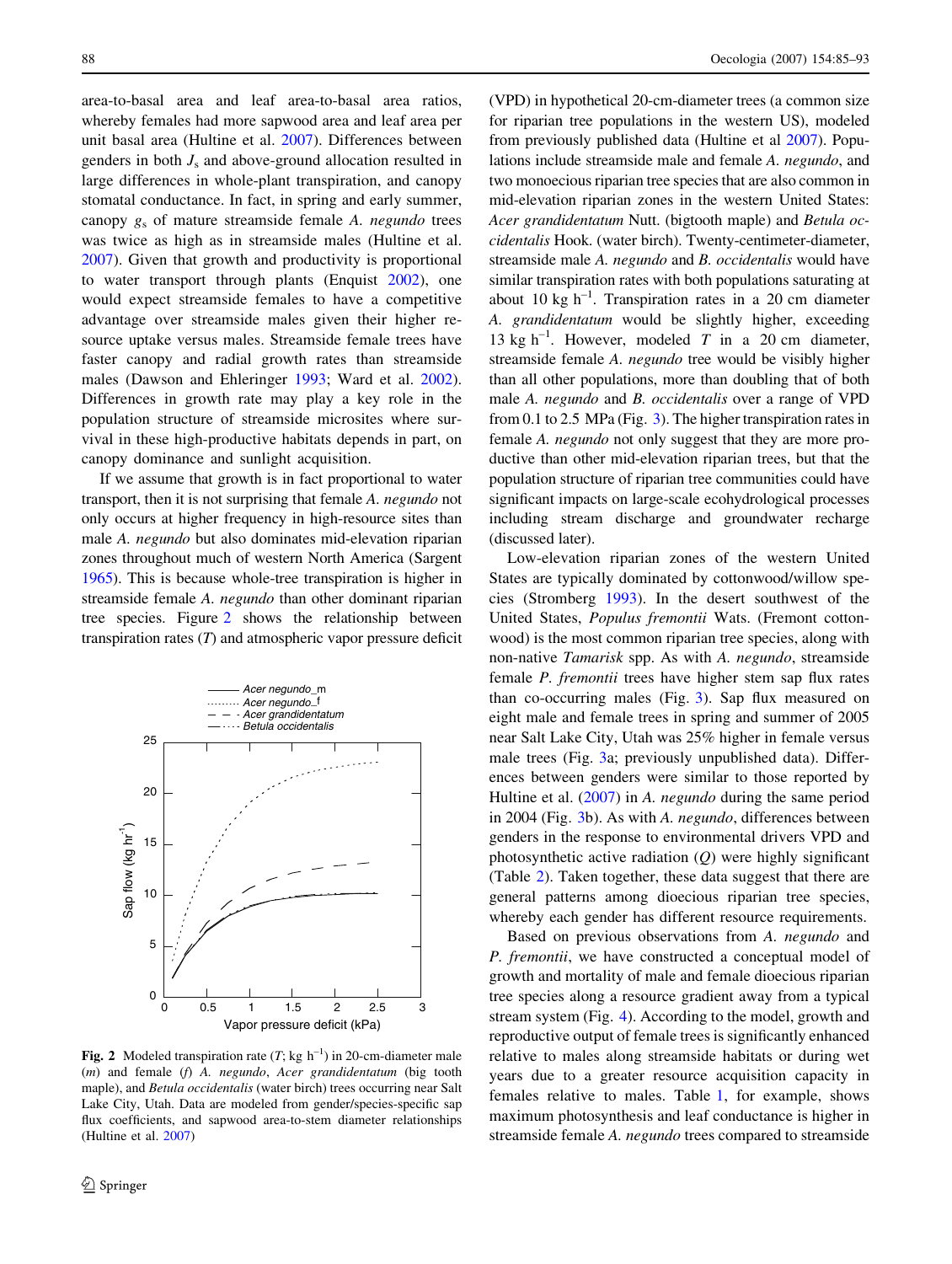<span id="page-4-0"></span>

Fig. 3a, b Sap flux density  $(J_s; g \text{ cm}^{-2} \text{ day}^{-1})$  of mature dioecious riparian tree species measured during spring and early summer of 2005. **a**  $J_s$  in male (*M*) and female (*F*) *Populus fremontii* (Fremont cottonwood) trees occurring within 1 m of a perennial stream channel in Salt Lake City, Utah (previously unpublished data). **b**  $J_s$  in male and female A. negundo trees occurring within 1 m of a perennial stream channel near Salt Lake City, Utah. Figure 4 is based on data presented by Hultine et al. [\(2007](#page-7-0)). *Error bars* represent  $\pm$  1 SE of the mean. vpd Vapor pressure deficit

males (Dawson et al. [2004\)](#page-7-0). The greater resource acquisition in high-resource locations apparently translates into higher growth rates in females compared to males. In a common garden study, female A. negundo had 35% higher radial growth rates than males during years with above average

Table 2 Probability values from analysis of covariance of sap flux density  $(J_s)$  against mean daytime vapor pressure deficit (VPD), and total daily photosynthetic active radiation  $(Q)$ , and gender in mature male and female Populus fremontii (Fremont cottonwood) and A. negundo trees in Salt Lake City, Utah

|              | VPD<br>(kPa) | o<br>(mol m <sup>-2</sup> s <sup>-1</sup> ) | $VPD \times O$ | Gender   |
|--------------|--------------|---------------------------------------------|----------------|----------|
| P. fremontii | 0.0021       | 0.29                                        | 0.45           | < 0.0001 |
| A. negundo   | < 0.0001     | 0.0012                                      | 0.26           | < 0.0001 |



Fig. 4 A conceptual model of how resource acquisition, and subsequent growth and mortality of female and male dioecious riparian trees, vary along a resource gradient away from a typical stream system. The quality of a year (wet versus dry) will amplify the effects of the streamside-to-non streamside gradient

rainfall (Ward et al. [2002\)](#page-7-0). As stated earlier, high growth rates in resource rich habitats are critical in order to out-compete neighbors for sunlight. Conversely, there are smaller differences in photosynthesis and conductance in non-streamside habitats. Data in Table [1](#page-2-0) for non-streamside habitats are analogous to the ''mid-range conditions'' shown in Fig. 4, where neither gender has an advantage or disadvantage over the other. During dry years, radial growth rates of male and female trees were similar (Ward et al. [2002](#page-7-0)), again suggesting under many conditions neither gender has a competitive advantage or disadvantage.

In non-streamside locations and during extreme drought, resource acquisition and growth should be reduced in female trees relative to males, to the extent that rates of mortality are higher in females than in males (see Fig. [1](#page-2-0)). One possible explanation for this hypothesis is that the hydraulic conducting system of female trees becomes dysfunctional during drought and water transport to leaves, and subsequent carbon acquisition, is inhibited. In many species there is a tradeoff between hydraulic efficiency (the maximum rate at which water may be transported from the soil to the leaves) and xylem cavitation resistance (Tyree et al. [1994](#page-7-0); Pockman and Sperry [2000](#page-7-0); Hacke et al. [2006](#page-7-0)). If so, the propensity for female riparian trees to out perform males for resources in wet habitats may be countered by lower drought tolerance in dry habitats. Whether male and female plants have evolved disparate structural and functional xylem traits that correspond with habitat preference remains an open question that deserves considerable evaluation.

# The spatial segregation of the sexes in response to climate and land use change

Alterations in the water cycle, due to changes in climate, could have considerable consequences on the population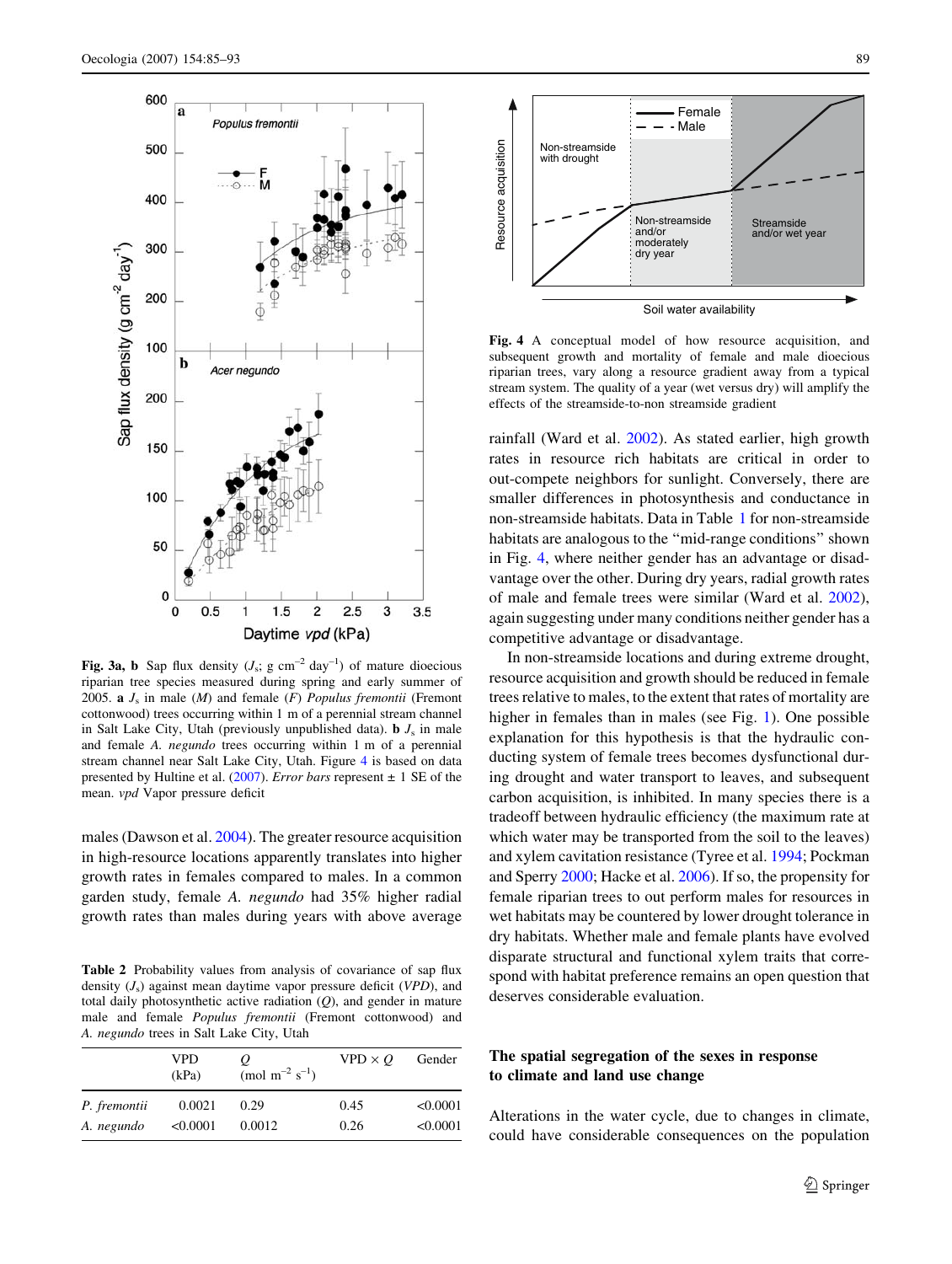structure of dioecious riparian tree species in the arid west. At present, global climate models are not consistent in their predictions as to whether precipitation in western North America will increase, decrease, or remain the same (Houghton et al. [2001\)](#page-7-0). Regardless of how precipitation might change, the inter- and intra-annual variation in precipitation patterns in the west will likely increase over the next several decades (Parker et al. [1994](#page-7-0); Smith et al. [1998](#page-7-0); Weltzin et al. [2003](#page-8-0)), likely intensifying drought/interdrought cycles. Enhanced inter- and intra-annual variability coupled with warmer temperatures (Houghton et al. [2001\)](#page-7-0) is expected to reduce future snowpacks, and subsequent streamflow in the western United States (Mote et al. [2005](#page-7-0)). Streamflow reductions will decrease recharge into adjacent soils and shallow aquifers, and thus reduce the amount of water available for plant uptake of some riparian systems and microhabitats (Stromberg [1993](#page-7-0); Patten [1998;](#page-7-0) Weltzin et al. [2003\)](#page-8-0). Such changes may have non-linear consequences on the success of individual male and female riparian trees given that males are apparently less sensitive to water limitations.

Likewise, the implementation of water-control practices such as dam construction and groundwater pumping could impose significant alterations in the population structure of western North American riparian forests (Mahoney and Rood [1992;](#page-7-0) Busch and Smith [1995;](#page-6-0) Horton et al. [2001](#page-7-0)). Groundwater pumping could disproportionably impact female individuals due to their greater susceptibility to drought-induced mortality relative to males (Dawson and Ehleringer [1993\)](#page-7-0). Stream diversions would likewise have a strong negative impact on females by inhibiting episodic flooding that serves to recharge flood basins (Smith et al. [1991;](#page-7-0) Stromberg [1993\)](#page-7-0). Male-dominated sex ratios in young Populus trichocarpa Torr. (black cottonwood) populations along the Yakima River in eastern Washington have been correlated with more than 30 years of regulated flow regimes (Braatne et al. [2007\)](#page-6-0). The skewed sex ratios were attributed to poor recruitment of female individuals relative to males because of reduced habitat quality caused by altered flow regimes (Braatne et al. [2007](#page-6-0)).

#### Dioecy impacts on ecohydrology

#### Dioecy impacts on streamflow

Water cycling of riparian ecosystems is tightly linked to vegetation (Sala et al. [1996;](#page-7-0) Schaefer et al. [2000](#page-7-0); Jackson et al. [2001](#page-7-0)), thus, changes in the sex ratio of dioecious riparian tree species may have profound impacts on ecohydrology (Dawson and Ehleringer [1993](#page-7-0); Hultine et al. [2007](#page-7-0)). Streamflow is tightly linked to the surrounding stream aquifer. Therefore, removal of water by phreatophytic plants from the aquifer will result in reduced streamflow. Phreatophytic plants such as Populus spp., Salix spp. and A. negundo thrive along stream margins and riparian floodplains in otherwise arid environments because their root systems extract large amounts of water from shallow stream aquifers. Individual P. fremontii trees, for example, remove up to 500 l of water per day when air temperature is high and humidity is low (Schaefer et al. [2000](#page-7-0)). Dense riparian forests therefore have substantial impacts on many key hydrological processes including streamflow, groundwater recharge, and biogeochemical cycling. However, the amount of water recycled to the atmosphere by mature Populus or A. negundo stands appear to be highly sensitive to the ratio of male to female individuals (see Fig. [4](#page-4-0)).

Given the stark differences in transpiration between genders, we can construct a conceptual framework on how the spatial segregation of the sexes might influence ecosystem water cycling at the watershed scale. We start with a simple water budget to frame the major hydrologic fluxes:

$$
P = ET + R + S \tag{1}
$$

where  $P$  is precipitation,  $R$  is surface runoff measured as streamflow, and S is deep soil recharge (recharge beyond the rooting zone). ET can be subdivided further into the summation of three components: interception of rain water by plant canopies and assumed to evaporate  $(I)$ , evaporation from soil  $(E)$ , and water transpired by plants following soil water uptake  $(T)$ . The relative importance of ET on ecosystem water budgets is primarily a function of climate, vegetation cover, and vegetation type. Ecosystems dominated by woody plants produce more ET because of more expansive root systems and larger canopies (Huxman et al. [2005](#page-7-0)). Trees that occur along stream margins remove water stored in and around stream banks. Therefore, there is often an inverse relationship between forest cover and stream-flow (Bosch and Hewlett [1982](#page-6-0); Trimble et al. [1987\)](#page-7-0).

We can use the above framework to predict where spatial segregation of the sexes will influence ET and subsequent streamflow. In extremely arid environments, such as at low elevations in the desert southwest, mean annual precipitation, humidity  $(H_r)$ , and the ratio of precipitation to potential ET (PET) are extremely low (Fig. [5](#page-6-0)). In these habitats, dioecy has little impact on streamflow because nearly all precipitation is lost to ET regardless of vegetation cover (Reynolds et al. [2000](#page-7-0); Wilcox et al. [2003](#page-8-0)). Streamflow may occur intermittently or episodically, but  $R$  is more or less negligible in the water budget. Habitats that are intermediate between extremely arid and extremely moist are defined as having a mean annual precipitation that is at or near equal to PET, and having perennial streamflow that may originate upstream in a more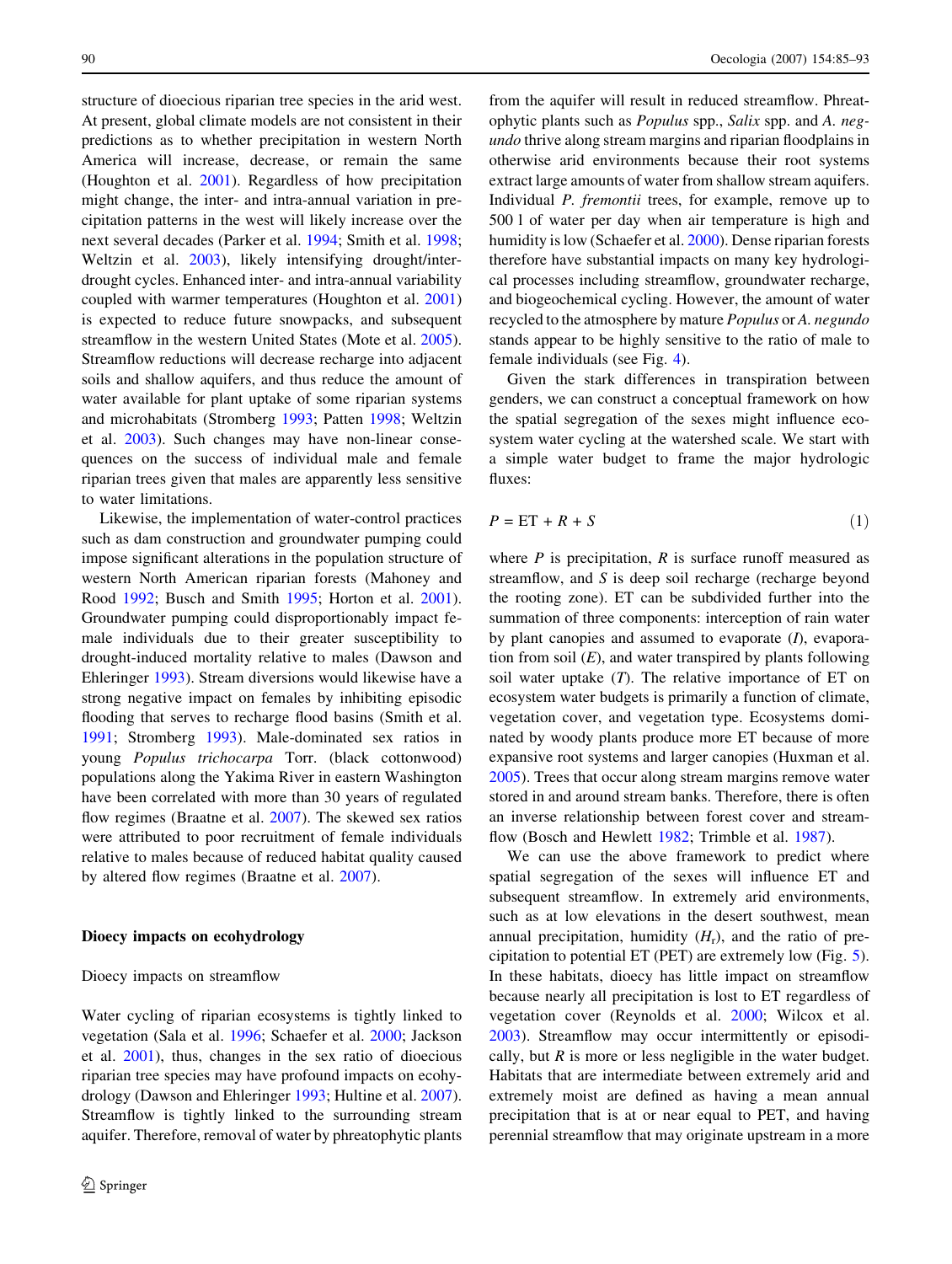<span id="page-6-0"></span>

Fig. 5 A conceptual model of the climate conditions in which we expect the spatial segregation of the sexes of dominant riparian vegetation to impact evapotranspiration  $(ET)$  and subsequent streamflow. PIPET Ratio of precipitation to potential ET

humid mountainous region (Fig. 5). These habitats are characterized as mostly arid but with a well-defined snowmelt and/or rainy seasons, and high evaporative demand throughout most of the growing season. It is in these habitats that we predict that the spatial segregation of the sexes results in large impacts on streamflow (Fig. 5), because streamside female-dominated systems recycle a larger proportion of precipitation to the atmosphere compared to males (Hultine et al. [2007](#page-7-0)). In extremely moist habitats, where precipitation occurs frequently and potential evaporation is markedly less than precipitation during most of the growing season, dioecy has little or no impact on ET fluxes or streamflow. This is because higher water use by females is constrained by low evaporative demand in humid environments, and therefore differences between genders become nearly indistinguishable (Fig. 5). These habitats are rare, however in the western United States and are generally constrained to the Pacific Northwest and high elevations.

## Conclusions

Dioecy is a major component of population structure of western North American riparian forests. Nevertheless, scientists have mostly underappreciated dioecy impacts on important ecosystem processes such as water and carbon cycling, streamflow, and habitat quality. Intrinsic physiological differences between male and female trees may lead to large-scale differences in resource demands that influence population structure, and ecohydrological processes. Females, due to their higher resource demands to offset the high costs for female reproduction, tend to dominate

high-resource habitats. Along stream margins, for example, females recycle a larger amount of water to the atmosphere than males, possibly resulting in larger reductions in streamflow and higher net ecosystem productivity. On the other hand, males often dominate lower-resource habitats due to a higher incidence of mortality in female trees. The ratio of male to female individuals is not static, however, and may change dramatically in response to climate and human land use changes. Exactly how future global change scenarios will affect the population structure of dioecious riparian trees is not well understood (Geber and Dawson [1993](#page-7-0)). Yet, if we are to balance the increasing demand for water by human enterprise with preserving native riparian forests, we will need to improve our understanding of how land use change alters the functioning of riparian ecosystems that are critical elements of arid western landscapes. We suggest that future research focuses on: (1) identifying dioecious species' sex ratio distributions at large scales; (2) determining the impact changes in sex ratio structure has on ET relative to other changes in population and community structure, such as stand density, age structure and species composition; and (3) assessing how hydrologic and biochemical cycling impacts sex ratio distributions and vice versa.

Acknowledgements The authors would like to thank the Mellon Foundation for financial support for this project. Additional support was provided by a National Science Foundation, Water, the Environment, Science and Teaching (WEST) fellowship awarded to S. E. Bush.

## References

- Alliende MC, Harper JL (1989) Demographic studies of a dioecious tree. I. Colonization, sex, and age structure of a population of Salix cinerea. J Ecol 77:1029–1047
- Bateman AJ (1948) Intra-sexual selection in Drosophila. Heredity 2:349–368
- Bierzychudek P, Eckhart V (1988) Spatial segregation of the sexes of dioecious plants. Am Nat 132:34–43
- Bosch JH, Hewlett JD (1982) A review of catchment experiments to determine the effect of vegetation changes and water yield and evapotranspiration. J Hydrol 55:3–23
- Braatne JH, Rood SB (1996) Life history, ecology, and conservation of riparian cottonwoods in North America. In: Stettler RF, Bradshaw HD, Heilman PE, Hinckley (eds) Biology of Populus and its implications for management and conservation. NRC Research, Ottawa
- Braatne JH, Jamieson R, Gill KM, Rood SB (2007) Instream flows and the decline of riparian cottonwoods along the Yakima River, Washington, USA. River Res Appl 23:247–267
- Busch DE, Smith SD (1995) Mechanisms associated with decline of woody species in riparian ecosystems of the southwestern U.S. Ecol Mongr 65:347–370
- Comtois P, Simon JP, Payett S (1986) Clonal constitution and sex ratio in northern populations of balsam poplar, Populus balsamifera. Holarctic Ecol 9:251–260
- Dawson TE, Bliss LC (1989) Patterns of water use and the tissue water relations in the dioecious shrub, Salix arctica: the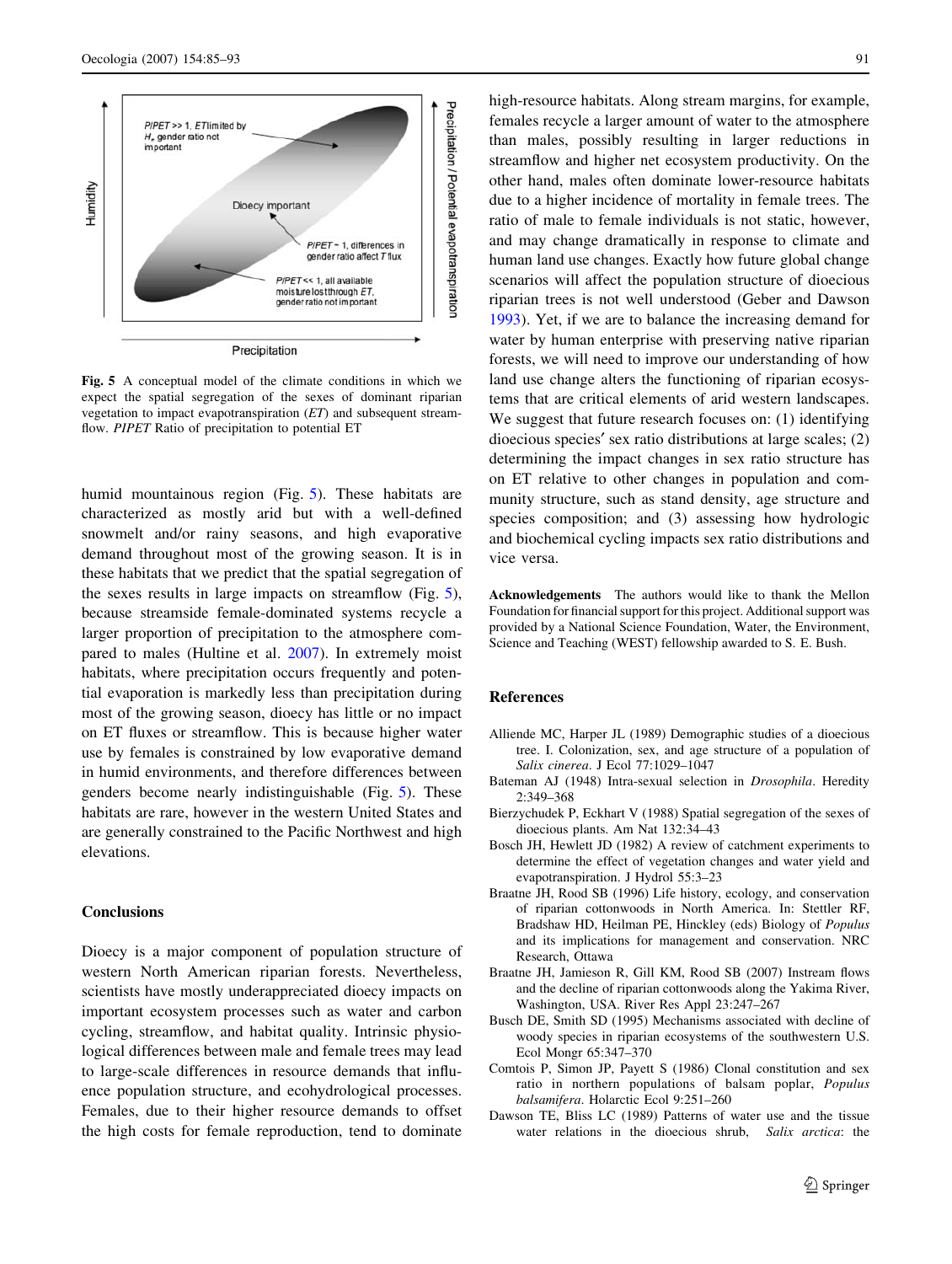<span id="page-7-0"></span>physiological basis for habitat partitioning between the sexes. Oecologia 79:332–343

- Dawson TE, Ehleringer JR (1993) Gender-specific physiology, carbon isotope discrimination, and habitat distribution in box elder, Acer negundo. Ecology 74:798–815
- Dawson TE, Geber MA (1999) Sexual dimorphism in physiology and morphology. In: Geber MA, Dawson TE, Delph LF (eds) Gender and dimorphism of flowering plants. Springer, Berlin
- Dawson TE, Ward JK, Ehleringer JR (2004) Temporal scaling of physiological responses from gas exchange to tree rings: a gender-specific study of Acer negundo (Boxelder) growing under different conditions. Funct Ecol 18:212–222
- Dudey LS (2006) Ecological correlates of secondary dimorphism in Salix glauca (Salicaceae). Am J Bot 93:1775–1783
- Enquist BJ (2002) Universal scaling in tree and vascular plant allometry: toward a general quantitative theory linking plant form and function from cells to ecosystems. Tree Physiol 22:1045–1064
- Eppley SM, Stanton ML, Grosberg RK (1998) Intrapopulation sex ratio variation in the salt grass Distichlis spicata. Am Nat 152:659–670
- Freeman DC, Klikoff LG, Harper KT (1976) Differential resource utilization by the sexes dioecious plants. Science 193:597–599
- Freeman DC, Harper KT, Ostler WK (1980) Ecology of plant dioecy in the intermountain region of western North America and California. Oecologia 44:410–417
- Geber MA, Dawson TE (1993) Evolutionary responses of plants to global change. In: Kareiva PM, Kingsolver JG, Huey RB (eds) Biotic interactions and global change. Sinauer, Sunderland, Mass.
- Gom LA, Rood SB (1999) Patterns of clonal occurrence in a mature cottonwood grove along the Oldman River, Alberta. Can J Bot 77:1095–1105
- Graf WL (1999) Dam nation, a geographic census of American dams and their large-scale hydrologic impacts. Water Resour Res 35:1305–1311
- Granier A (1985) Une nouvelle methode pour la mesure de flux de seve brute dans le tronc des arbes. Ann For Sci 42:193–200
- Granier A (1987) Evaluation of transpiration in a Douglas fir stand by means of sap flow measurements. Tree Physiol 3:309–320
- Grant MC, Mitton JB (1979) Elevational gradient in adult sex ratios and sexual differentiation in vegetative growth rates of Populus tremuloides Michx. Evolution 33:914–918
- Hacke UG, Sperry JS, Wheeler JK, Castro L (2006) Scaling angiosperm xylem structure with safety and efficiency. Tree Physiol 26:689–702
- Horton JL, Kolb TE, Hart SC (2001) Responses of riparian trees to interannual variation in ground water depth in a semi-arid river basin. Plant Cell Environ 24:293–304
- Houghton JT, Ding Y, Griggs DJ, Noguer M, vander Linden PJ, Dai X, Maskell K, Johnson CA (2001) Climate change 2001: the scientific basis. Cambridge University Press, Cambridge
- Hultine KR, Bush SE, West AG, Ehleringer JR (2007) The effect of gender on sap flux-scaled transpiration in a dominant riparian tree species: box elder (Acer negundo). JGR Biogeosci (in press)
- Huxman TE, Wilcox BP, Breashears DD, Scott RL, Snyder KA, Small EE, Hultine K, Pockman WT, Jackson RB (2005) Ecohydrological implications of woody plant encroachment. Ecology 86:308–319
- Iglesias MC, Bell G (1989) The small-scale spatial distribution of male and female plants. Oecologia 80:229–235
- Jackson RB, Carpenter SR, Dahm CN, McKnight DM, Naiman RJ, Postal SL, Running SW (2001) Water in a changing world. Ecol Appl 11:1027–1045
- Kaul RB, Kaul MN (1984) Sex ratios of Populus deltoids and Salix amygdaloides (Salicaceae) in Nebraska. Southwest Nat 29:265– 269
- Mahoney JM, Rood SB (1992) Response of hybrid poplar to water table decline in different substrates. For Ecol Manage 54:141– 156
- Mote PW (2006) Climate-driven variability and trends in mountain snowpack in western North America. J Clim 19:6209–6220
- Mote PW, Hamlet AF, Clark MP, Lettenmaier DP (2005) Declining mountain snowpack in western North America. Bull Am Meterol Soc 86:39–49
- Parker DE, Legg TP, Folland CK (1994) Interdecadel changes of surface temperatures since the late 19th century. Clim Change 31:14373–14399
- Patten DT (1998) Riparian ecosystems of semi-arid North America: diversity and human Impacts. Wetlands 18:498–512
- Pockman WT, Sperry JS (2000) Vulnerability to xylem cavitation and the distribution of Sonoran Desert vegetation. Am J Bot 87:1287–1299
- Poff NL, Bledsoe BP, Cuhaciyan CO (2006) Hydrologic variation with land use across the contiguous United States: geomorphic and ecological consequences for stream ecosystems. Geomorphology 79:264–285
- Reynolds JF, Kemp PR, Tenhunen JD (2000) Effects of long-term rainfall variability on evapotranspiration and soil water distribution in the Chihuahuan Desert: a modeling analysis. Plant Ecol 150:145–159
- Rowland DL, Johnson NC (2001) Sexual demographics of riparian populations of Populus deltoids: can mortality be predicted from change in reproductive status? Can J Bot 79:702–710
- Sala A, Smith SD, Devitt DA (1996) Water use by Tamarix ramisissima and associated phreatophytes in a Mojave Desert floodplain. Ecol Appl 6:888–898
- Sargent CS (1965) Manual of trees in North America, vol II. Dover, New York
- Schaefer SM, Williams DG, Goodrich DC (2000) Transpiration of cottonwood/willow forest estimated from sap flux. Agric For Meteorol 105:257–270
- Shafroth PB, Scott ML, Friedman JM, Laven RD (1994) Establishment, sex structure and breeding system of an exotic riparian willow, Salix  $\times$  rubins. Am Midl Nat 132:159-172
- Smith SD, Wellington AB, Nachlinger JL, Fox CA (1991) Functional response of riparian vegetation to streamflow diversion in the eastern Sierra Nevada. Ecol Appl 1:89–97
- Smith SD, Devitt DA, Sala A, Cleverly JR, Busch DE (1998) Water relations of riparian plants from warm desert regions. Wetlands 18:687–696
- Snyder KA, Williams DG (2000) Water sources used by riparian trees varies among stream types on the San Pedro River, Arizona. Agric For Meteorol 105:227–240
- Stanton BJ, Villar M (1996) Controlled reproduction in Populus. In: Stettler RF, Bradshaw HD, Heilman PE, Hinckley (eds) Biology of Populus and its implications for management and conservation. NRC Research, Ottawa
- Stromberg JC (1993) Fremont cottonwood-Gooding willow riparian forests: a review of their ecology, threats, and recovery potential. J Ariz Nev Acad Sci 26:97–111
- Trimble SW, Weirich FH, Hoag BL (1987) Reforestation and the reduction of water yield on the Southern Piedmont since circa 1940. Water Resour Res 23:425–437
- Tyree MT, Davis SD, Cochard H (1994) Biophysical perspectives of xylem evolution: is there a tradeoff of hydraulic efficiency for vulnerability to dysfunction. Int Assoc Wood Anat J 14:335–360
- Ward JK, Dawson TE, Ehleringer JR (2002) Response of Acer negundo genders to interannual differences in water availability